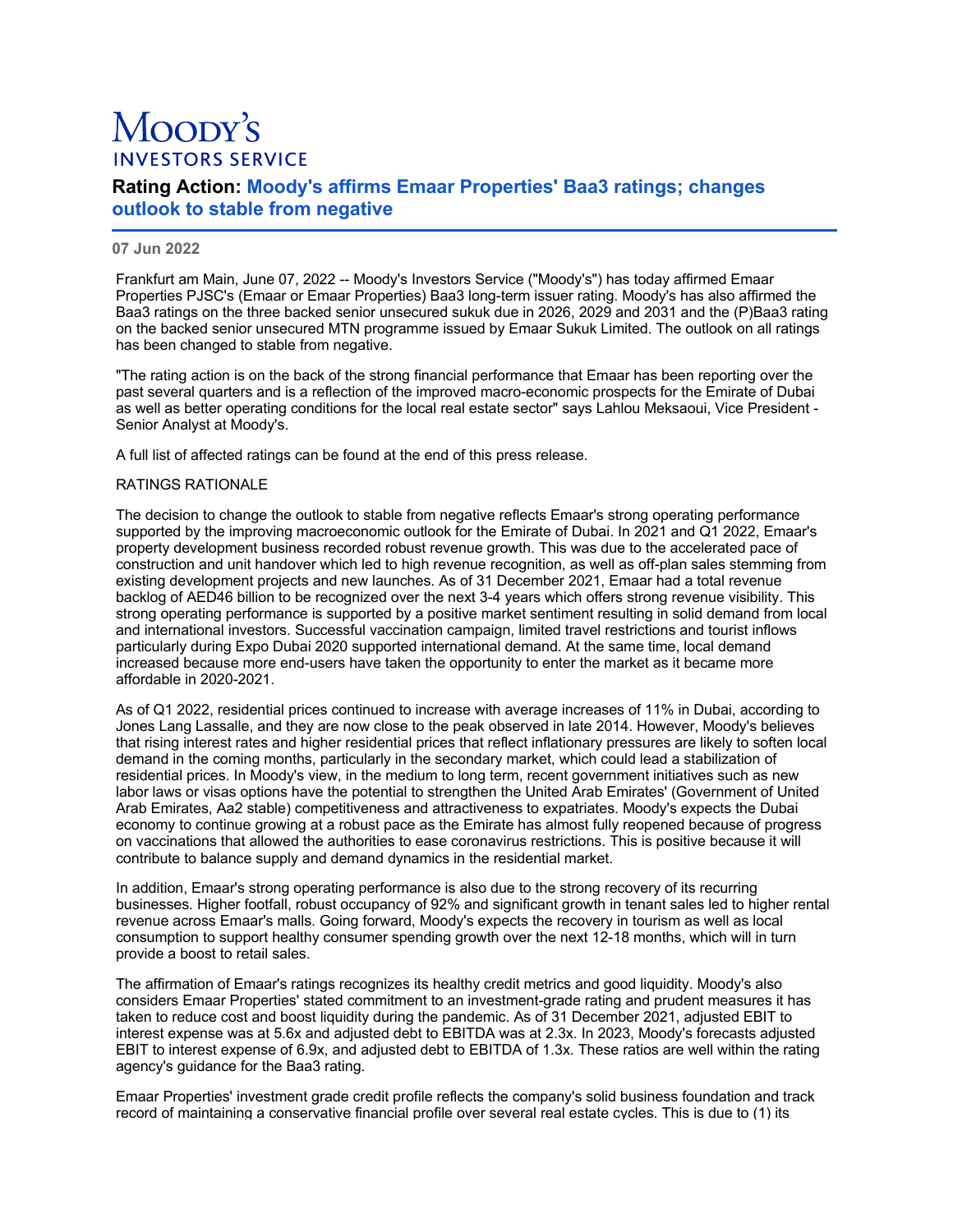record of maintaining a conservative financial profile over several real estate cycles. This is due to (1) its portfolio of mature recurring-revenue assets that contribute about half of Emaar's EBITDA; (2) substantial property sales backlog which offers revenue visibility; (3) access to a sizeable land bank in Dubai primarily through strategic joint-venture (JV) partnerships with government-owned entities; and (4) good liquidity profile.

The rating also takes into account (1) the development and execution risks given the capital-intensive nature of the business and sentiment-driven customer base; (2) concentration risks stemming from Emaar generating the majority of its cash flows from Dubai; and (3) limited visibility into the joint venture developments and the uncertainty around the timing and access to JV profits.

#### RATIONALE FOR STABLE OUTLOOK

The stable outlook reflects the view that the company will maintain adjusted credit metrics in line with the Baa3 rating over the next 12-18 months.

#### FACTORS THAT COULD LEAD TO AN UPGRADE OR DOWNGRADE OF THE RATINGS

A material increase in cash flow generation from recurring revenues would be supportive of a rating upgrade in addition to a prolonged positive macroeconomic outlook for the Emirate of Dubai.

Emaar Properties' ratings could be downgraded in case of deterioration in Dubai's economic environment and debt burden. A downgrade is also likely if the ratio of adjusted debt to book capitalization increased sustainably above 30%, debt to EBITDA trended above 3.0x and EBIT to interest expense below 6.0x. Weaker liquidity because of an aggressive dividend policy, higher than expected development activities, or a deteriorating trend in recurring cash flow generation, would also exert negative pressure on the ratings.

#### LIST OF AFFECTED RATINGS

Affirmations:

- ..Issuer: Emaar Properties PJSC
- .... LT Issuer Rating, Affirmed Baa3
- ..Issuer: Emaar Sukuk Limited
- ....BACKED Senior Unsecured MTN, Affirmed (P)Baa3
- ....BACKED Senior Unsecured Regular Bond/Debenture, Affirmed Baa3

Outlook Actions:

- ..Issuer: Emaar Properties PJSC
- ....Outlook, Changed To Stable From Negative
- ..Issuer: Emaar Sukuk Limited
- ....Outlook, Changed To Stable From Negative

The principal methodology used in these ratings was Homebuilding And Property Development Industry published in January 2018 and available at <https://ratings.moodys.com/api/rmc-documents/66220> . Alternatively, please see the Rating Methodologies page on [https://ratings.moodys.com](https://ratings.moodys.com/) for a copy of this methodology.

#### COMPANY PROFILE

Emaar Properties, based in Dubai, United Arab Emirates, ranks as one of the largest real estate master developers in the Gulf Council Countries by sales and market capitalisation. Emaar Properties' main shareholder is the government of Dubai, with a 29.22% stake held indirectly through Investment Corporation of Dubai (ICD). Emaar Properties' main subsidiaries are Emaar Malls Management LLC and Emaar Development PJSC. The former owns Dubai's largest shopping centre and the latter is the publicly listed development arm of the company.

The local market analyst for these ratings is Lahlou Meksaoui, +971 (423) 795-22.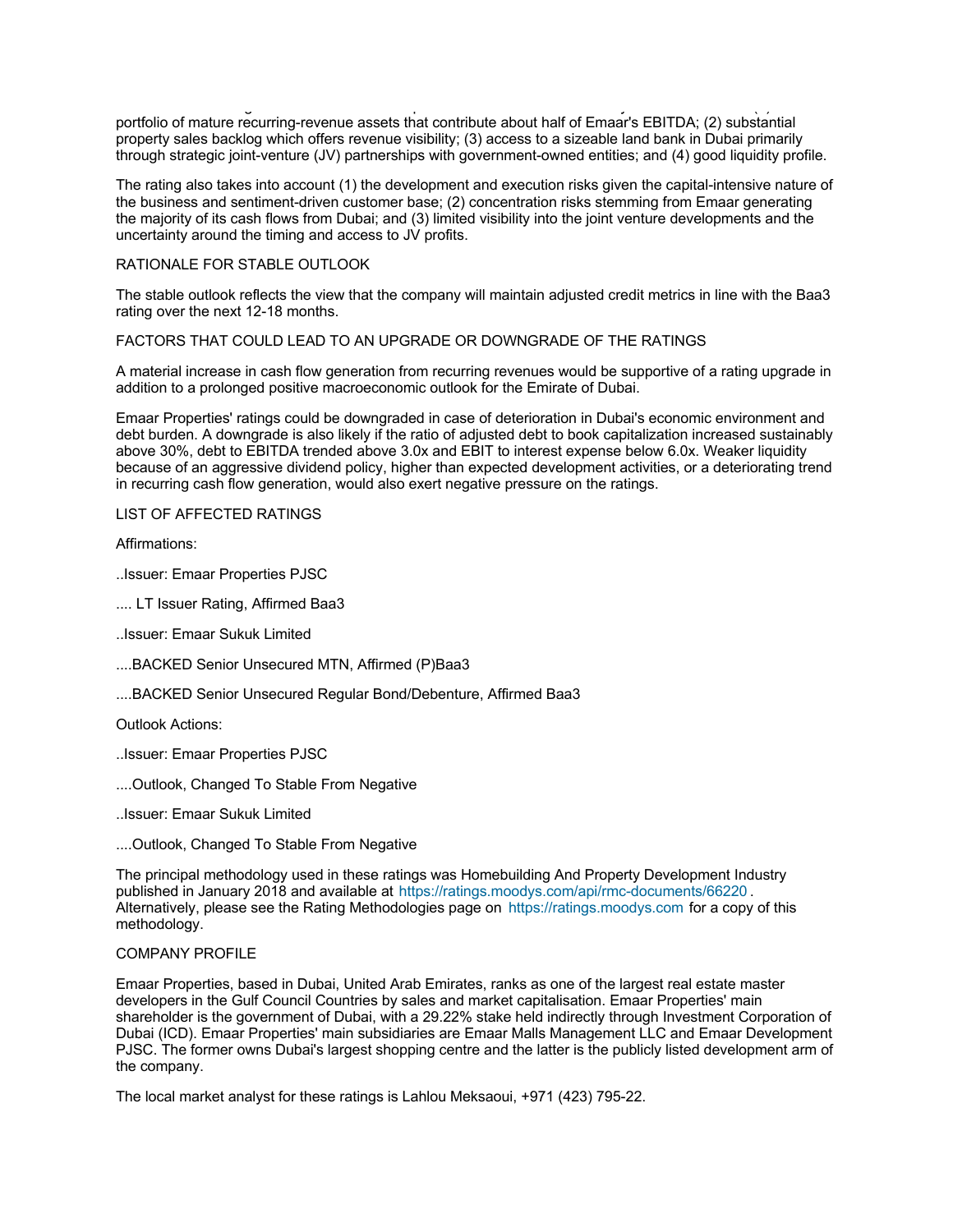#### REGULATORY DISCLOSURES

For further specification of Moody's key rating assumptions and sensitivity analysis, see the sections Methodology Assumptions and Sensitivity to Assumptions in the disclosure form. Moody's Rating Symbols and Definitions can be found on<https://ratings.moodys.com/rating-definitions>.

For ratings issued on a program, series, category/class of debt or security this announcement provides certain regulatory disclosures in relation to each rating of a subsequently issued bond or note of the same series, category/class of debt, security or pursuant to a program for which the ratings are derived exclusively from existing ratings in accordance with Moody's rating practices. For ratings issued on a support provider, this announcement provides certain regulatory disclosures in relation to the credit rating action on the support provider and in relation to each particular credit rating action for securities that derive their credit ratings from the support provider's credit rating. For provisional ratings, this announcement provides certain regulatory disclosures in relation to the provisional rating assigned, and in relation to a definitive rating that may be assigned subsequent to the final issuance of the debt, in each case where the transaction structure and terms have not changed prior to the assignment of the definitive rating in a manner that would have affected the rating. For further information please see the issuer/deal page for the respective issuer on [https://ratings.moodys.com](https://ratings.moodys.com/).

For any affected securities or rated entities receiving direct credit support from the primary entity(ies) of this credit rating action, and whose ratings may change as a result of this credit rating action, the associated regulatory disclosures will be those of the guarantor entity. Exceptions to this approach exist for the following disclosures, if applicable to jurisdiction: Ancillary Services, Disclosure to rated entity, Disclosure from rated entity.

The ratings have been disclosed to the rated entity or its designated agent(s) and issued with no amendment resulting from that disclosure.

These ratings are solicited. Please refer to Moody's Policy for Designating and Assigning Unsolicited Credit Ratings available on its website [https://ratings.moodys.com](https://ratings.moodys.com/).

Regulatory disclosures contained in this press release apply to the credit rating and, if applicable, the related rating outlook or rating review.

Moody's general principles for assessing environmental, social and governance (ESG) risks in our credit analysis can be found at [https://ratings.moodys.com/documents/PBC\\_1288235](https://ratings.moodys.com/documents/PBC_1288235).

The Global Scale Credit Rating on this Credit Rating Announcement was issued by one of Moody's affiliates outside the UK and is endorsed by Moody's Investors Service Limited, One Canada Square, Canary Wharf, London E14 5FA under the law applicable to credit rating agencies in the UK. Further information on the UK endorsement status and on the Moody's office that issued the credit rating is available on [https://ratings.moodys.com](https://ratings.moodys.com/).

Please see https://ratings.moodys.com for any updates on changes to the lead rating analyst and to the Moody's legal entity that has issued the rating.

Please see the issuer/deal page on https://ratings.moodys.com for additional regulatory disclosures for each credit rating.

Oliver Schmitt VP - Senior Credit Officer Corporate Finance Group Moody's Deutschland GmbH An der Welle 5 Frankfurt am Main, 60322 **Germany** JOURNALISTS: 44 20 7772 5456 Client Service: 44 20 7772 5454

Rehan Akbar, CFA Senior Vice President Corporate Finance Group JOURNALISTS: 44 20 7772 5456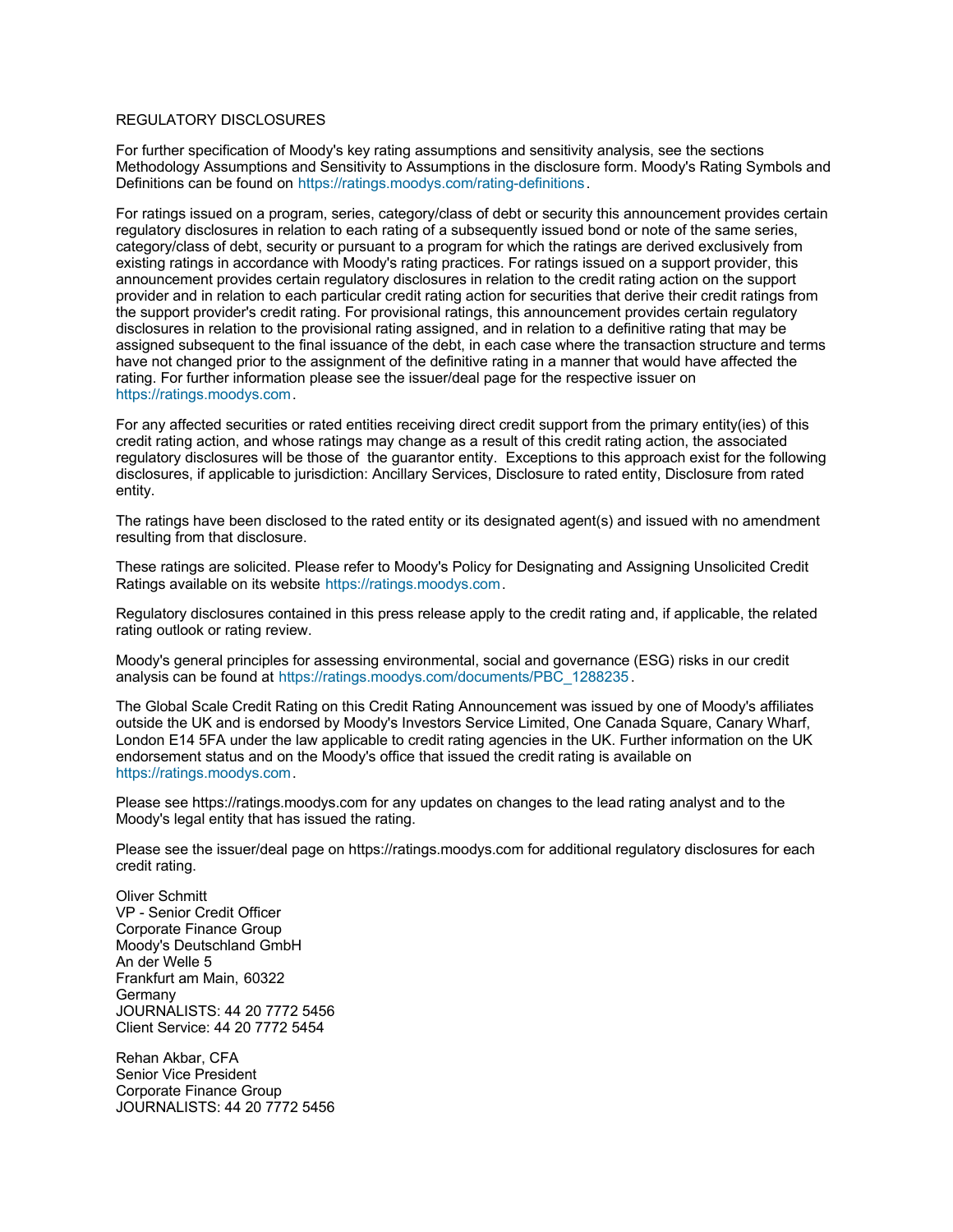Client Service: 44 20 7772 5454

Releasing Office: Moody's Deutschland GmbH An der Welle 5 Frankfurt am Main, 60322 **Germany** JOURNALISTS: 44 20 7772 5456 Client Service: 44 20 7772 5454

> Moopy's **INVESTORS SERVICE**

© 2022 Moody's Corporation, Moody's Investors Service, Inc., Moody's Analytics, Inc. and/or their licensors and affiliates (collectively, "MOODY'S"). All rights reserved.

**CREDIT RATINGS ISSUED BY MOODY'S CREDIT RATINGS AFFILIATES ARE THEIR CURRENT OPINIONS OF THE RELATIVE FUTURE CREDIT RISK OF ENTITIES, CREDIT COMMITMENTS, OR DEBT OR DEBT-LIKE SECURITIES, AND MATERIALS, PRODUCTS, SERVICES AND INFORMATION PUBLISHED BY MOODY'S (COLLECTIVELY, "PUBLICATIONS") MAY INCLUDE SUCH CURRENT OPINIONS. MOODY'S DEFINES CREDIT RISK AS THE RISK THAT AN ENTITY MAY NOT MEET ITS CONTRACTUAL FINANCIAL OBLIGATIONS AS THEY COME DUE AND ANY ESTIMATED FINANCIAL LOSS IN THE EVENT OF DEFAULT OR IMPAIRMENT. SEE APPLICABLE MOODY'S RATING SYMBOLS AND DEFINITIONS PUBLICATION FOR INFORMATION ON THE TYPES OF CONTRACTUAL FINANCIAL OBLIGATIONS ADDRESSED BY MOODY'S CREDIT RATINGS. CREDIT RATINGS DO NOT ADDRESS ANY OTHER RISK, INCLUDING BUT NOT LIMITED TO: LIQUIDITY RISK, MARKET VALUE RISK, OR PRICE VOLATILITY. CREDIT RATINGS, NON-CREDIT ASSESSMENTS ("ASSESSMENTS"), AND OTHER OPINIONS INCLUDED IN MOODY'S PUBLICATIONS ARE NOT STATEMENTS OF CURRENT OR HISTORICAL FACT. MOODY'S PUBLICATIONS MAY ALSO INCLUDE QUANTITATIVE MODEL-BASED ESTIMATES OF CREDIT RISK AND RELATED OPINIONS OR COMMENTARY PUBLISHED BY MOODY'S ANALYTICS, INC. AND/OR ITS AFFILIATES. MOODY'S CREDIT RATINGS, ASSESSMENTS, OTHER OPINIONS AND PUBLICATIONS DO NOT CONSTITUTE OR PROVIDE INVESTMENT OR FINANCIAL ADVICE, AND MOODY'S CREDIT RATINGS, ASSESSMENTS, OTHER OPINIONS AND PUBLICATIONS ARE NOT AND DO NOT PROVIDE RECOMMENDATIONS TO PURCHASE, SELL, OR HOLD PARTICULAR SECURITIES. MOODY'S CREDIT RATINGS, ASSESSMENTS, OTHER OPINIONS AND PUBLICATIONS DO NOT COMMENT ON THE SUITABILITY OF AN INVESTMENT FOR ANY PARTICULAR INVESTOR. MOODY'S ISSUES ITS CREDIT RATINGS, ASSESSMENTS AND OTHER OPINIONS AND PUBLISHES ITS PUBLICATIONS WITH THE EXPECTATION AND UNDERSTANDING THAT EACH INVESTOR WILL, WITH DUE CARE, MAKE ITS OWN STUDY AND EVALUATION OF EACH SECURITY THAT IS UNDER CONSIDERATION FOR PURCHASE, HOLDING, OR SALE.** 

MOODY'S CREDIT RATINGS, ASSESSMENTS, OTHER OPINIONS, AND PUBLICATIONS ARE NOT INTENDED FOR USE BY RETAIL INVESTORS AND IT WOULD BE RECKLESS AND INAPPROPRIATE FOR RETAIL INVESTORS TO USE MOODY'S CREDIT RATINGS, ASSESSMENTS, OTHER OPINIONS OR PUBLICATIONS WHEN MAKING AN INVESTMENT DECISION. IF IN DOUBT YOU SHOULD CONTACT YOUR FINANCIAL OR OTHER PROFESSIONAL ADVISER.

ALL INFORMATION CONTAINED HEREIN IS PROTECTED BY LAW, INCLUDING BUT NOT LIMITED TO, COPYRIGHT LAW, AND NONE OF SUCH INFORMATION MAY BE COPIED OR OTHERWISE REPRODUCED, REPACKAGED, FURTHER TRANSMITTED, TRANSFERRED, DISSEMINATED, REDISTRIBUTED OR RESOLD, OR STORED FOR SUBSEQUENT USE FOR ANY SUCH PURPOSE, IN WHOLE OR IN PART, IN ANY FORM OR MANNER OR BY ANY MEANS WHATSOEVER, BY ANY PERSON WITHOUT MOODY'S PRIOR WRITTEN CONSENT.

MOODY'S CREDIT RATINGS, ASSESSMENTS, OTHER OPINIONS AND PUBLICATIONS ARE NOT INTENDED FOR USE BY ANY PERSON AS A BENCHMARK AS THAT TERM IS DEFINED FOR REGULATORY PURPOSES AND MUST NOT BE USED IN ANY WAY THAT COULD RESULT IN THEM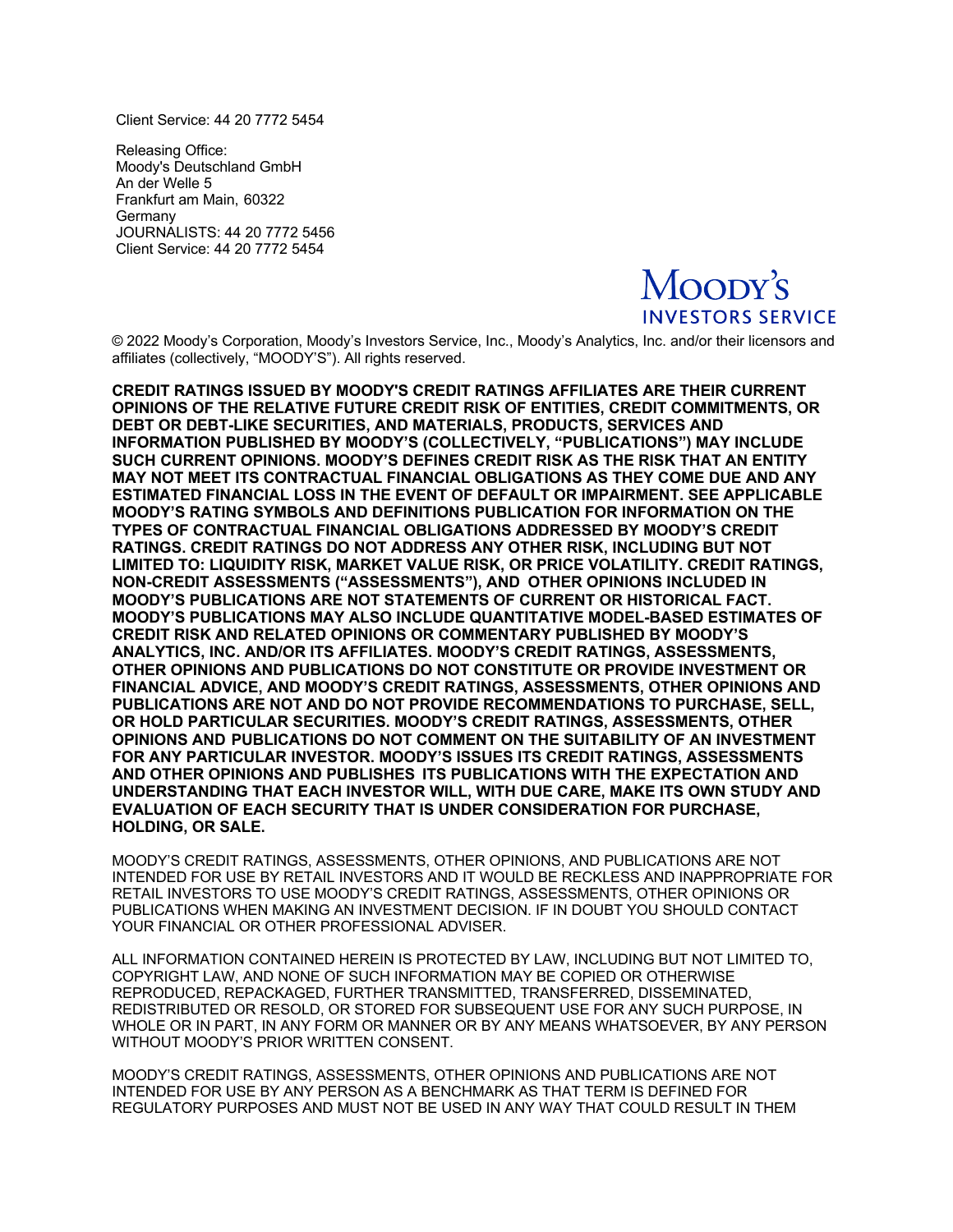#### BEING CONSIDERED A BENCHMARK.

All information contained herein is obtained by MOODY'S from sources believed by it to be accurate and reliable. Because of the possibility of human or mechanical error as well as other factors, however, all information contained herein is provided "AS IS" without warranty of any kind. MOODY'S adopts all necessary measures so that the information it uses in assigning a credit rating is of sufficient quality and from sources MOODY'S considers to be reliable including, when appropriate, independent third-party sources. However, MOODY'S is not an auditor and cannot in every instance independently verify or validate information received in the rating process or in preparing its Publications.

To the extent permitted by law, MOODY'S and its directors, officers, employees, agents, representatives, licensors and suppliers disclaim liability to any person or entity for any indirect, special, consequential, or incidental losses or damages whatsoever arising from or in connection with the information contained herein or the use of or inability to use any such information, even if MOODY'S or any of its directors, officers, employees, agents, representatives, licensors or suppliers is advised in advance of the possibility of such losses or damages, including but not limited to: (a) any loss of present or prospective profits or (b) any loss or damage arising where the relevant financial instrument is not the subject of a particular credit rating assigned by MOODY'S.

To the extent permitted by law, MOODY'S and its directors, officers, employees, agents, representatives, licensors and suppliers disclaim liability for any direct or compensatory losses or damages caused to any person or entity, including but not limited to by any negligence (but excluding fraud, willful misconduct or any other type of liability that, for the avoidance of doubt, by law cannot be excluded) on the part of, or any contingency within or beyond the control of, MOODY'S or any of its directors, officers, employees, agents, representatives, licensors or suppliers, arising from or in connection with the information contained herein or the use of or inability to use any such information.

NO WARRANTY, EXPRESS OR IMPLIED, AS TO THE ACCURACY, TIMELINESS, COMPLETENESS, MERCHANTABILITY OR FITNESS FOR ANY PARTICULAR PURPOSE OF ANY CREDIT RATING, ASSESSMENT, OTHER OPINION OR INFORMATION IS GIVEN OR MADE BY MOODY'S IN ANY FORM OR MANNER WHATSOEVER.

Moody's Investors Service, Inc., a wholly-owned credit rating agency subsidiary of Moody's Corporation ("MCO"), hereby discloses that most issuers of debt securities (including corporate and municipal bonds, debentures, notes and commercial paper) and preferred stock rated by Moody's Investors Service, Inc. have, prior to assignment of any credit rating, agreed to pay to Moody's Investors Service, Inc. for credit ratings opinions and services rendered by it fees ranging from \$1,000 to approximately \$5,000,000. MCO and Moody's Investors Service also maintain policies and procedures to address the independence of Moody's Investors Service credit ratings and credit rating processes. Information regarding certain affiliations that may exist between directors of MCO and rated entities, and between entities who hold credit ratings from Moody's Investors Service and have also publicly reported to the SEC an ownership interest in MCO of more than 5%, is posted annually at [www.moodys.com](http://www.moodys.com/) under the heading "Investor Relations — Corporate Governance — Director and Shareholder Affiliation Policy."

Additional terms for Australia only: Any publication into Australia of this document is pursuant to the Australian Financial Services License of MOODY'S affiliate, Moody's Investors Service Pty Limited ABN 61 003 399 657AFSL 336969 and/or Moody's Analytics Australia Pty Ltd ABN 94 105 136 972 AFSL 383569 (as applicable). This document is intended to be provided only to "wholesale clients" within the meaning of section 761G of the Corporations Act 2001. By continuing to access this document from within Australia, you represent to MOODY'S that you are, or are accessing the document as a representative of, a "wholesale client" and that neither you nor the entity you represent will directly or indirectly disseminate this document or its contents to "retail clients" within the meaning of section 761G of the Corporations Act 2001. MOODY'S credit rating is an opinion as to the creditworthiness of a debt obligation of the issuer, not on the equity securities of the issuer or any form of security that is available to retail investors.

Additional terms for Japan only: Moody's Japan K.K. ("MJKK") is a wholly-owned credit rating agency subsidiary of Moody's Group Japan G.K., which is wholly-owned by Moody's Overseas Holdings Inc., a wholly-owned subsidiary of MCO. Moody's SF Japan K.K. ("MSFJ") is a wholly-owned credit rating agency subsidiary of MJKK. MSFJ is not a Nationally Recognized Statistical Rating Organization ("NRSRO"). Therefore, credit ratings assigned by MSFJ are Non-NRSRO Credit Ratings. Non-NRSRO Credit Ratings are assigned by an entity that is not a NRSRO and, consequently, the rated obligation will not qualify for certain types of treatment